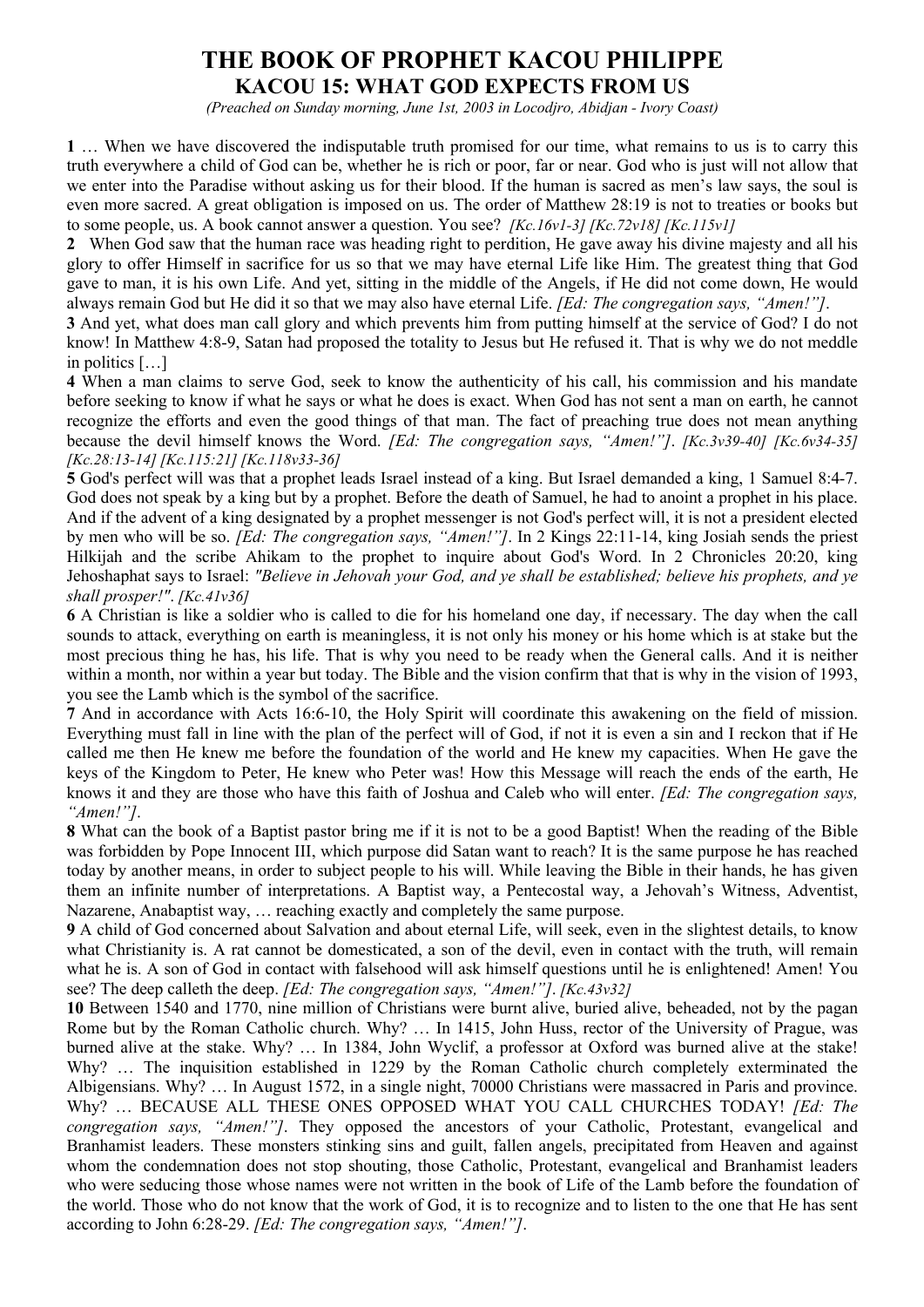## **THE BOOK OF PROPHET KACOU PHILIPPE**

**11** And people go up to saying that the spirit that acts in these Baptist, Assemblies of gods, Pentecostal churches, and others is the Holy Spirit. It is a blasphemy! If you claim that the spirit that acts upon Cain, Joel Osteen, T.D. Jakes, Doug Batchelor, Billy Graham, Edir Macedo, Valdemiro Santiago, Silas Malafaia, Paula White, Joyce Meyer and Chris Oyakhilome is the Holy Spirit, what about the spirit that is acting upon the traditional fetish priest of Africa? If you claim that the spirit that acts upon David Owuor, Emmanuel Makandiwa, Uebert Angel, T. B. Joshua, David Oyedepo, Alberto Mottesi, Claudio Freidzon and Dante Gebel is the Holy Spirit, what about the spirit that is acting in mystical orders, the Rosicrucianism, the Freemasonry and others? If you claim that the spirit that acts upon Tommy Osborn, Morris Cerullo, Benny Hinn, Manasseh Jordan, Jesse Jackson, John Hagee, Pat Robertson, Joaquim Gonçalves, Donald Parnell, Alejandro Bullón and Guillermo Maldonado is the Holy Spirit, what about the spirit that shakes the Hindis over there? *[Kc.22v4] [Kc.32v27-28] [Kc.40v9] [Kc.108v16] [Kc.116v9] [Kc.118v13]*

**12** I do not want the children of God to fall asleep with those who were not born to repent. When you see the Foursquare church, an old church of 1922, which baptizes in a certain way and another church which baptizes in another way and both are found in the same church federation, what will a child of God go to do over there?

**13** The Church, given her introduction with John the Baptist and the Apostles and her development through history has nothing in common with what you call "church" today. It would be too easy to stick a Baptist body to this head and seduce a child of God with it. You cannot stick the head of a woman on a body which is not hers and persuade her child that this is his mother. He will check the names, the height, the complexion, the age and all the rest. That is what the children of God will always do. Thousands of churches but the Bible says that the elect will not be seduced! Amen!

**14** And it is for all these things that God calls us onto the field of mission. Why? In order to block seduction and unveil the devil and his tricks. *[Ed: The congregation says, "Amen!"]*. God's ultimate and supreme call sounds for every Christian man and woman. If you have the Apostles for fathers and if you claim to follow in their footsteps, then receive this call as a resounding voice in your hearts, no matter how hard It is. And if we are rich, it is for the progression of the Word. God no longer calls us to remain between four walls but onto the field of mission. This is the time when the truth must go from town to town, from village to village, from countryside to countryside! The glad tidings of the Kingdom for our time must be preached to the sick, to the poor, to the rich, to the disabled and to all the inhabitants of the earth. With the strength, the means and the capacities that you have, act for the progression of the Word. Do not make any calculation. The God of Elijah who led our fathers the Apostles and the disciples will lead you Himself. *[Ed: The congregation says, "Amen!"]*. *[Kc.16v28]* 

**15** In 1415, John Huss, a university rector resigns, becomes the disciple of a small preacher whose writings he had received, then being impregnated with the doctrine, he went from place to place, preaching what people called heresy and which was in reality the truth that nobody could contradict until he was burned alive.

**16** From the Apostles to John Wesley, I have not seen a man of God limit his ministry between four walls. "Go everywhere". Whether it is a Catholic, Muslim, evangelical, animistic ground, preach everywhere! You have no permission to ask from anyone. This was the case of noble preachers over these 1900 years. You see? *[Kc.5v43] [Kc.6v17]*

**17** People think that they are Christians while they are not. And that is what we are condemned to say to them according to Ezekiel 33:1-9, even if they call that judgment. We are not accountable for their reaction. God warned Cain knowing that he would kill Abel. In the Old Testament, God did it by the prophets at the cost of their blood. In the Church, He did not do it either by an angel or by himself but by the Christians that we are. First, by our fathers the Apostles and the disciples and now by us. That is what God has always done. And this is not a new thing. *[Kc.16v35]*

**18** And that is also why I beg you not to put the carnal before the spiritual. The sons of the devil care about what they are going to become on earth, even about what their corpse will be behind them. Do not imitate them. If you must receive the treatment of a dog and go to Heaven, do not retreat. If you are yearning for the Heaven and that you recognize that it is the Almighty God who spoke to me on April 24, 1993, receive this as a call from the Lord Jesus-Christ Himself. *[Ed: The congregation says, "Amen"]*. God gave Himself for us and it is with a just cause that He asks for our life. Let us die for the earth and let us live for the Heaven! Lending to God what He has given us, must not be regarded as too much of a sacrifice! *[Kc.6v18] [Kc.16v22] [Kc.16v31] [Kc.19v59]*

**19** You see? I do not fail to say that, for a new Message like this one, an assembly, especially in town, cannot spend more than three months without conversion. And if an assembly does not move forward, the person to blame is the head. And if that persists, he must accept to sit down, humbly, by himself. I will come back on that.

**20** But, as for you the church members, remember the parable of the talents and do not be sterile fig-trees. Both the brothers and the sisters, like the Samaritan woman, make that everybody hears this Message around you. *[Ed: The congregation says, "Amen!"]*. *[Kc.16v28]* 

**21** Also, all those who have material or financial means must act in this sense, putting their possessions to the service of God according to Ezra 1:5-6. *[Kc.10v61]*